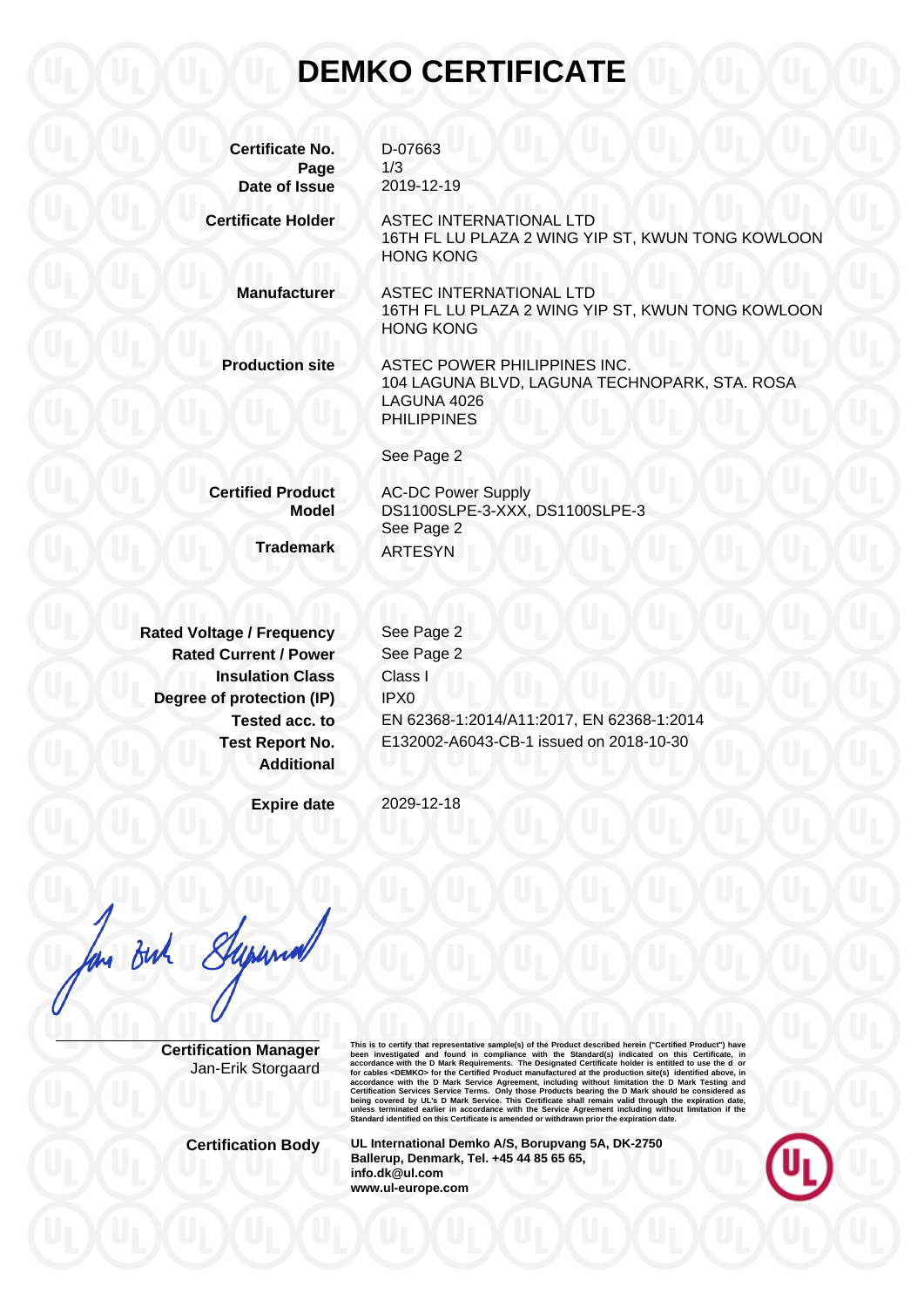## **Appendix DEMKO CERTIFICATE**

 **Certificate No.** D-07663  **Page** 2/3  **Date of Issue** 2019-12-19

Model Details:

DS1100SLPE-3-XXX (where XXXX and XXX is any number or letter representing for different customer identity, without safety impact, respectively.)

Production Sites: ASTEC POWER PHILIPPINES INC. MAIN AVENUE CORNER ROAD "J" CAVITE EXPORT PROCESSING ZONE ROSARIO, CAVITE, 4106 PHILIPPINES

Ratings: Input: AC100-240V, 12-5A, 50/60Hz. Output: DC+12V, 90A MAX; DC+3.3Vsb, 3A MAX. MAX. CONTINUOUS TOTAL OUTPUT POWER IS 1100W.

**Certification Body UL International Demko A/S, Borupvang 5A, DK-2750 Ballerup, Denmark, Tel. +45 44 85 65 65, info.dk@ul.com www.ul-europe.com**